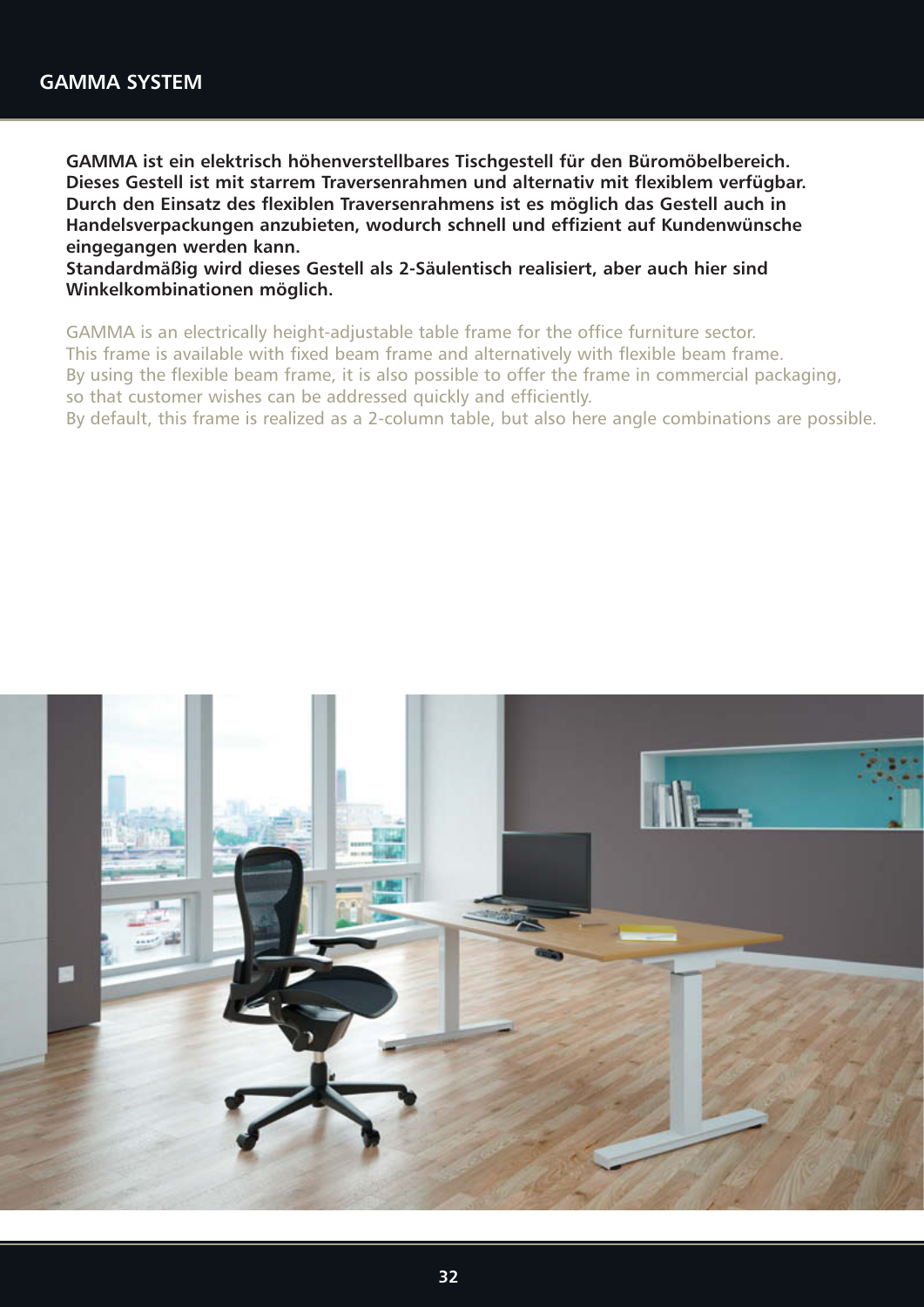# **TECHNISCHE SPEZIFIKATIONEN •** TECHNICAL DETAILS

#### **GAMMA HE/RS**

- **Sitz-Steh-Arbeitsplatz mit starrem Traversenrahmen**
- **Verstellbereich: 625 1275 mm**
- **Abmessung Hubsäule außen: 80 x 62 mm**
- **Teleskop: 3teilig; A-Form**
- **Hubgeschwindigkeit: 38 mm/sec**
- **Längen von 800 2000 mm**
- **Belastung: 120 kg/Gestell**
- sit-stand workstation with fixed frame
- range of adjustment: 625 1275 mm
- dimension lifting column outside: 80 x 62 mm
- 3 part leg, A-shape
- speed: 38 mm/sec
- for length of desktop: 800 2000 mm
- max. thrust: 1200 N/frame

| Art.-Nr.<br>Item-no. | $C - Form$<br>$C - leq$ |          | $T - Form$<br>$T - leg$ |          |          |          |
|----------------------|-------------------------|----------|-------------------------|----------|----------|----------|
|                      | B                       |          |                         |          | B        |          |
|                      | 800                     | 900      | 600                     | 800      | 900      | 1000     |
| 800                  | 980.0808                | 980.0809 | 981.0806                | 981.0808 | 981.0809 | 981.0810 |
| 1000                 | 980.1008                | 980.1009 | 981.1006                | 981.1008 | 981.1009 | 981.1010 |
| 1200                 | 980.1208                | 980.1209 | 981.1206                | 981.1208 | 981.1209 | 981.1210 |
| 1400                 | 980.1408                | 980.1409 | 981.1406                | 981.1408 | 981.1409 | 981.1410 |
| 1600                 | 980.1608                | 980.1609 | 981.1606                | 981.1608 | 981.1609 | 981.1610 |
| 1800                 | 980.1808                | 980.1809 | 981.1806                | 981.1808 | 981.1809 | 981.1810 |
| 2000                 | 980.2008                | 980.2009 | 981.2006                | 981.2008 | 981.2009 | 981.2010 |

### **GAMMA HE/RF S**

- **Sitz-Steh-Arbeitsplatz mit flexiblem Traversenrahmen**
- **Verstellbereich: 625 1275 mm**
- **Abmessung Hubsäule außen: 80 x 62 mm**
- **Teleskop: 3teilig; A-Form**
- **Hubgeschwindigkeit: 38 mm/sec**
- **Längen von 1200 2000 mm**
- **Belastung: 120 kg/Gestell**
- sit-stand workstation with flexible frame
- range of adjustment: 625 1275 mm
- dimension lifting column outside: 80 x 62 mm
- 3 part leg, A-shape
- speed: 38 mm/sec
- for length of desktop: 1200 2000 mm
- max. thrust: 1200 N/frame



| Item-no. $C - leg$ | $Art.-Nr.$ $C$ – Form |         | $T - Form$<br>$-$ lea |         |         |          |
|--------------------|-----------------------|---------|-----------------------|---------|---------|----------|
|                    |                       |         |                       |         |         |          |
|                    | 800                   | 900     | 600                   | 800     | 900     | 1000     |
| 1200-2000          | 983.800               | 983.900 | 986.600               | 986.800 | 986.900 | 986.1000 |

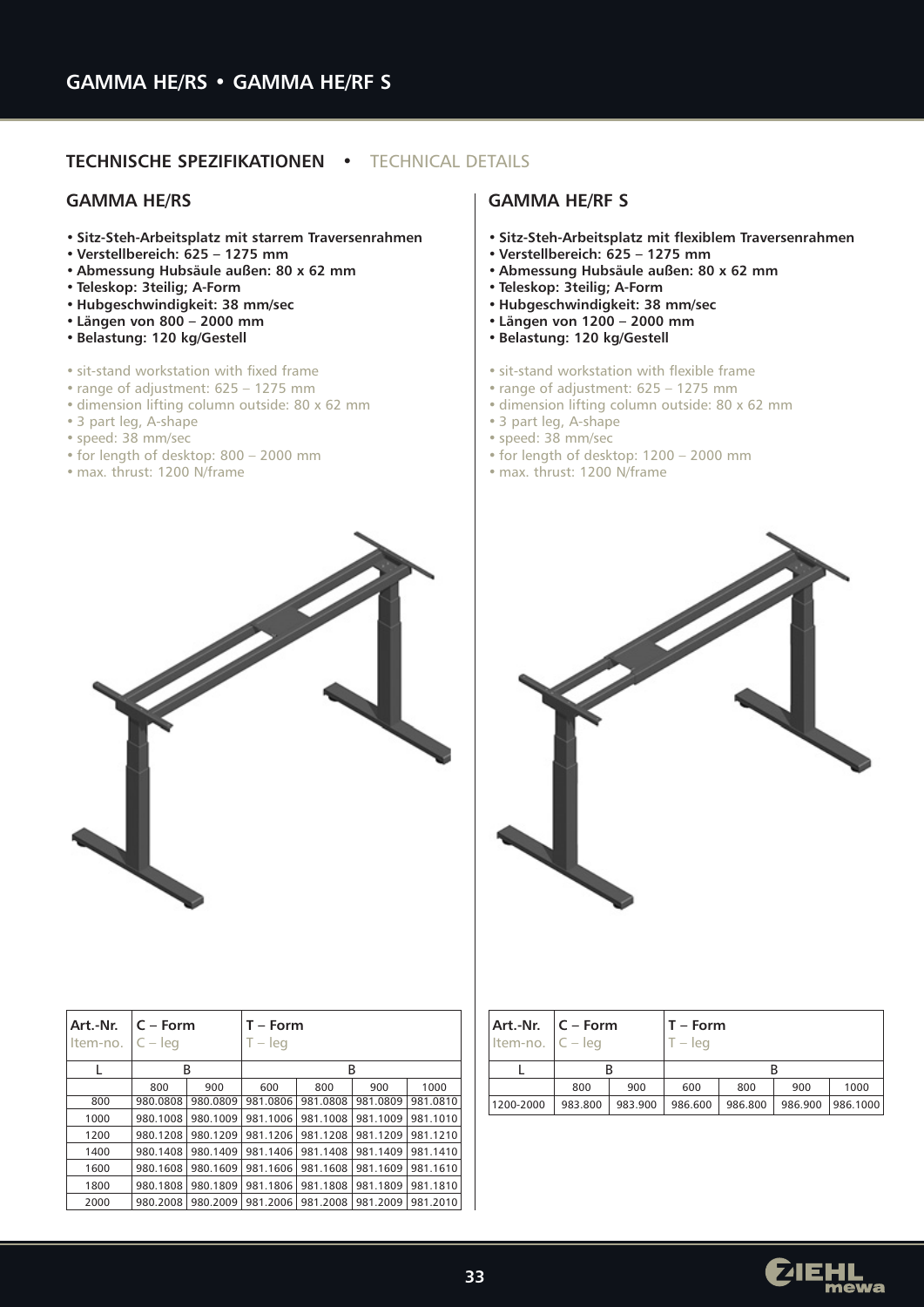# **GAMMA HE/ECK-KOMBINATIONEN •** GAMMA HE/RADIAL DESK **– Systempräsentation**

- **Sitz-Steh-Arbeitsplatz elektrisch höhenverstellbar**
- **Verstellbereich: 625 1275 mm**
- **Hubgeschwindigkeit: 38 mm/sec**
- **Belastung: 150 kg/Gestell bei gleichmäßiger Flächenbelastung**
- **Leistungsaufnahme: 0,1 W (standby)**
- **Bedienelement mit Auf-/Ab- oder Memory-Funktion**
- **lieferbar für Winkel 90°/120°/135°/150°**
- sit-stand-workstation with range of adjustment: 625 – 1275 mm
- speed: 38 mm/sec
- load capacity: 150 kg/frame with even surface loading
- power usage: 0,1 W (standby)
- control with up/down or memory-function
- available for angle 90°/120°/135°/150°





frame construction 90° combination

#### **Gestellaufbau 120°/135°/150° – Winkelkombination**

frame construction 120°/135°/150° angle combination



# **Zubehör –** accessories

## **• Kabelkanal zum anschrauben an die Tischplatte**

• cable duct to fix on desk top

| Artikel-Nr.<br>Item-no. | LK   | <b>Platte</b><br>top |  |
|-------------------------|------|----------------------|--|
| 980.KK.080              | 500  | 800                  |  |
| 980.KK.100              | 700  | 1000                 |  |
| 980.KK.120              | 900  | 1200                 |  |
| 980.KK.140              | 1100 | 1400                 |  |
| 980.KK.160              | 1300 | 1600                 |  |
| 980.KK.180              | 1500 | 1800                 |  |
| 980.KK.200              | 1700 | 2000                 |  |

# **Montagehinweis für GAMMA Kabelkanal**

assembly instruction cable duct

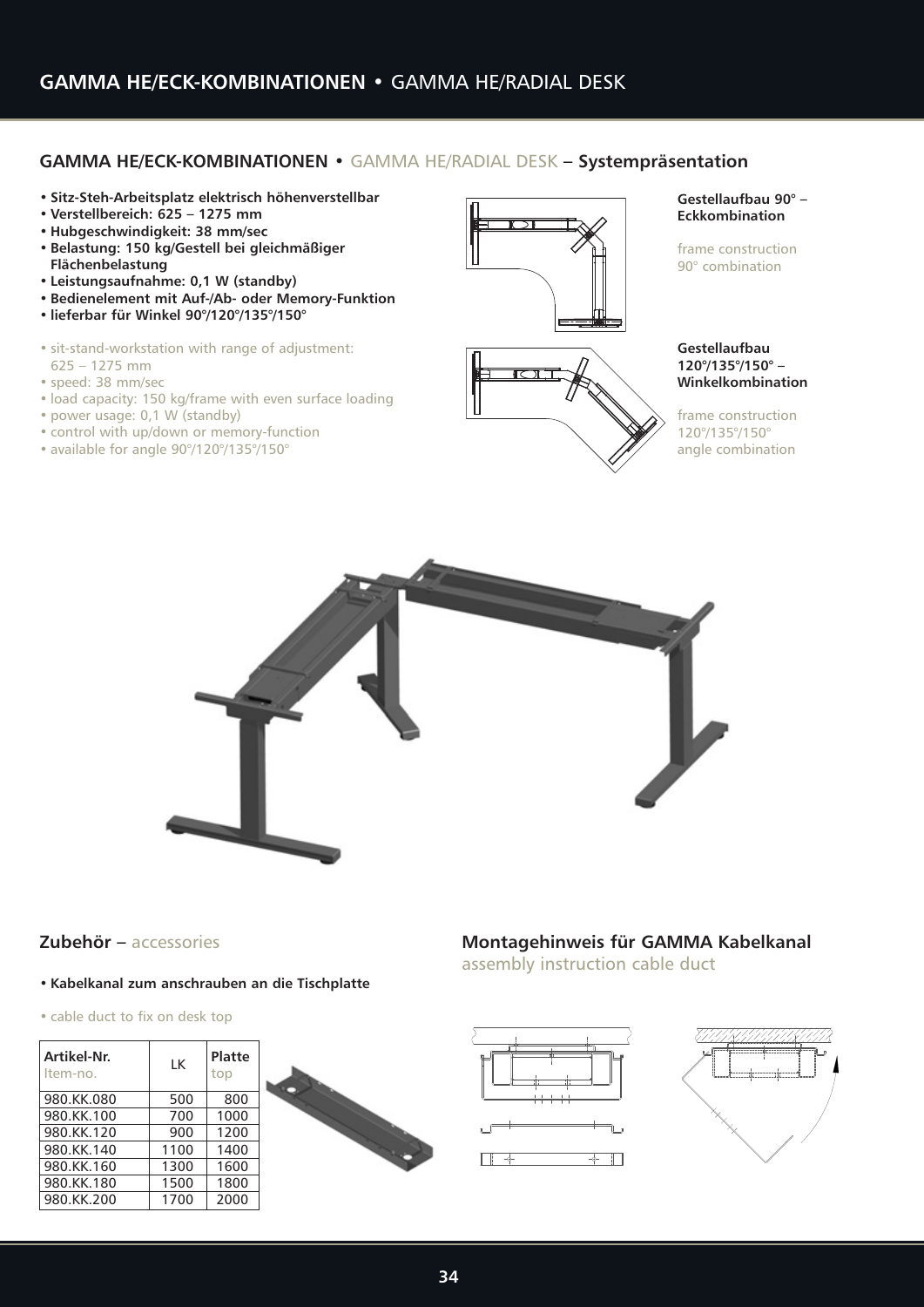

# **Bestellbeispiel –** ordering example **starrer Traversenrahmen –** rigid beam frame

# **981.08 18/90°/16 10.A M.9006GAMMA**

| Verfügbare Farben: RAL 9005 GAMMA, RAL 9006 GAMMA,<br>oder RAL 9016 GAMMA, weitere auf Anfrage<br>available Colours: RAL 9005 matt, RAL 9006 matt,<br>or RAL 9016 matt, further on request |
|--------------------------------------------------------------------------------------------------------------------------------------------------------------------------------------------|
| $A = \text{Aut-}/\text{Ab-Funktion}$ , M = Memory-Funktion<br>$A = up$ /down function, M = memory function                                                                                 |
| Form der Hubsäule – A-Form (dickes Rohr unten, dünnes Rohr oben)<br>shape of the lifting column - A-shape (thick tube below, thin tube above)                                              |
| <b>Tischplattentiefe B2 - tabletop depth B2</b>                                                                                                                                            |
| Tischplattenlänge L2 - table top length L2                                                                                                                                                 |
| Gradzahl der Winkelkombination, 90°, 120°, 135°, 150°<br>number of degrees of angle combination, 90°, 120°, 135°, 150°                                                                     |
| Tischplattenlänge L1 - table top length L1                                                                                                                                                 |
| <b>Tischplattentiefe B1 - tabletop depth B1</b>                                                                                                                                            |
| <b>980 – C-Fuß, C-leg</b><br>$981 - T$ -Fuß, T-leg                                                                                                                                         |

**flexibler Traversenrahmen –** flexible beam frame

# **986.08 /90°/10.A A.9005GAMMA**